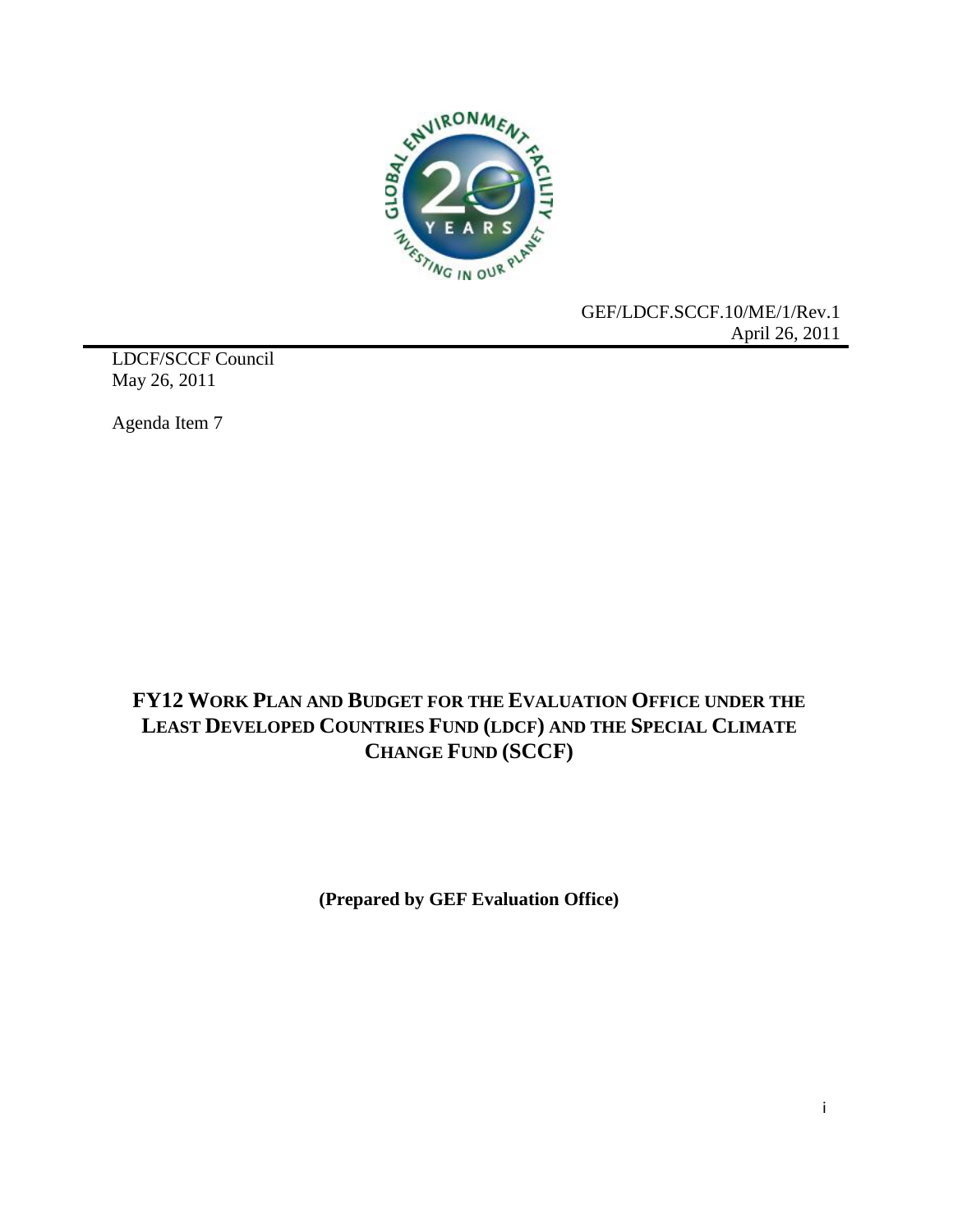# **Recommended Council Decision**

The Council, having reviewed document GEF/LDCF.SCCF.10/ME/1, *FY12 Work Plan and budget for the Evaluation Office under the Least Developed Countries Fund and the Special Climate Change Fund,* approves a budget for the Evaluation Office of \$155,000 for FY11 to cover the cost of implementing the proposed work program: (a) \$18,500 from LDCF and

(b) \$136,500 from SCCF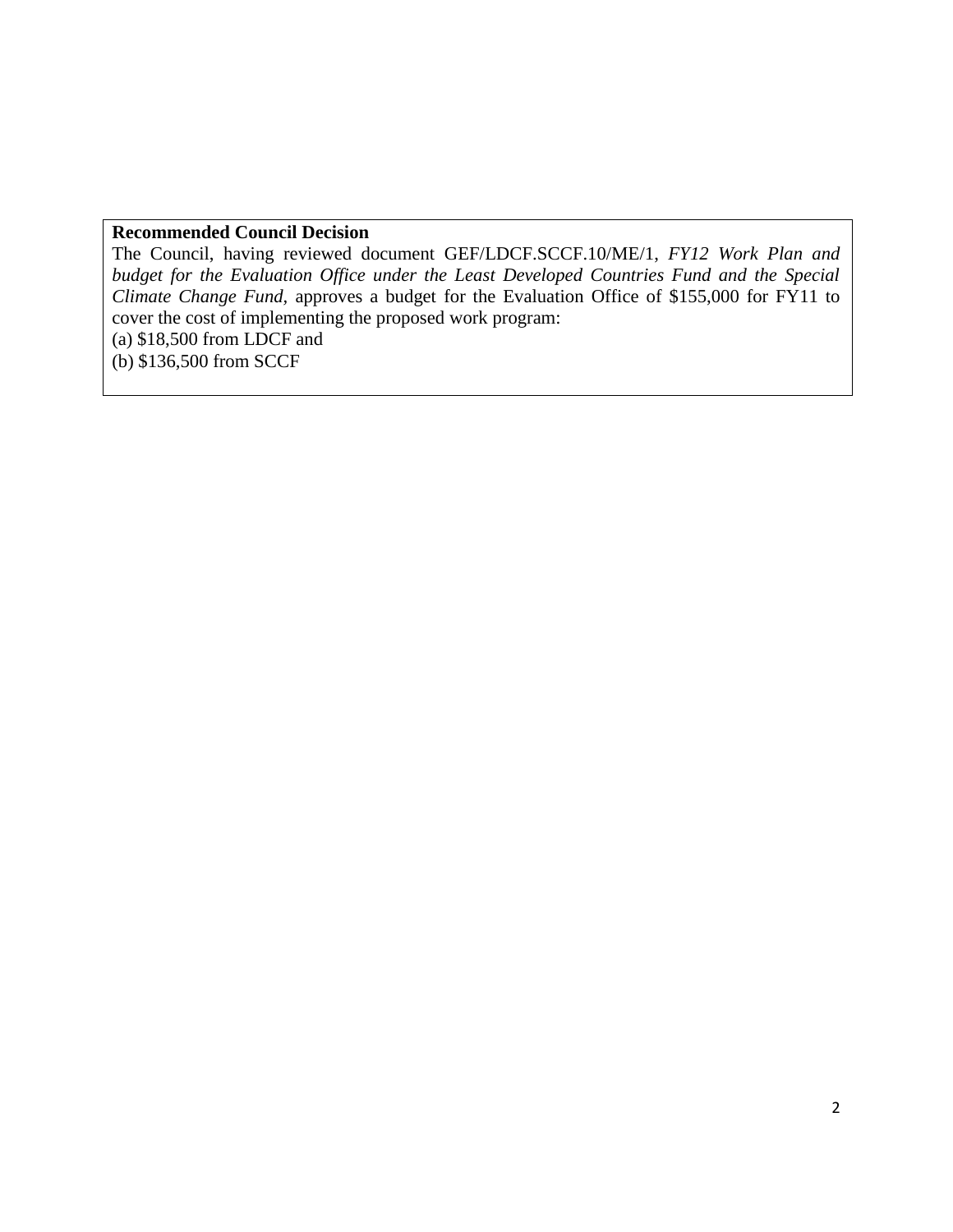## **BACKGROUND**

1. During FY11, the Evaluation Office began to implement the work program approved by the LDCF/SCCF Council, as approved at its July 1, 2010 meeting. Several activities are under way that will allow the Office to present the results of its work at the LDCF/SCCF Council meeting in November, 2011. In particular, the Office is fully engaged with the implementation of the evaluation of the SCCF and the assessment of M&E systems in LDCF and SCCF approved projects. Both of these tasks are very relevant not only to each of these funds but also to the adaptation community at large, since there are several institutions that are preparing their programs on adaptation. One task that was delayed was the revision of the GEF M&E Policy due to the facts that the Policy was approved by Council in November 2010, as expected, and that the adoption of this policy to adaptation has turned out to be a larger task than anticipated.

2. The main revisions to the 2006 version of the GEF M&E Policy include a reference to the new GEF results-based management and other major policies introduced with GEF5, a better definition of roles and responsibilities for the different levels and typologies of monitoring, a stronger emphasis on country ownership and the role of the GEF focal points in monitoring and evaluation, an added emphasis on and better articulation of knowledge management and learning, reference to programs and jointly implemented projects, reference to the establishment of project and programs baselines by Chief Executive Officer endorsement, and the introduction of a fourth minimum requirement on the engagement of GEF focal points in the monitoring and evaluation activities of projects and programs. These revisions will need to be taken into account, in addition to specific items to the SCCF/LDCF, such as the role of the UNFCCC, additional minimum requirements, the funds results based management and knowledge management strategy.

3. In July 2010, the LDCF/SCCF Council approved a budget for the Evaluation Office of \$139,000. This budget was not fully used given some delays in the implementation of some of the tasks so 40% of the LDCF and 54% of the SCCF approved budgets will not be used before the end of the FY11 year and therefore will be returned to these trust funds. Nevertheless, and to complete all tasks described below, the Office requests in this paper new funding.

4. The following paragraphs present a progress report on the activities conducted by the Office in FY11 and a work plan for activities to be finalized in FY12.

## **Progress Report and further proposed Activities 1) Review of GEF M&E Policy to Support LDCF/SCCF**

1. The GEF M&E Policy was finally revised and presented to the GEF Council at its November 2010 session. The GEF Council approved the new policy then. The Evaluation Office finalized its editing and is presently in the process of publishing it. This final version will be revised and adapted to the LDCF/SCCF context. Issues that will be reviewed in relationship to evaluations include the roles and responsibilities of key partners in the GEF and the UNFCCC, evaluation criteria, minimum requirements at project and portfolio levels, linkages to the GEF Adaptation RBM approach, and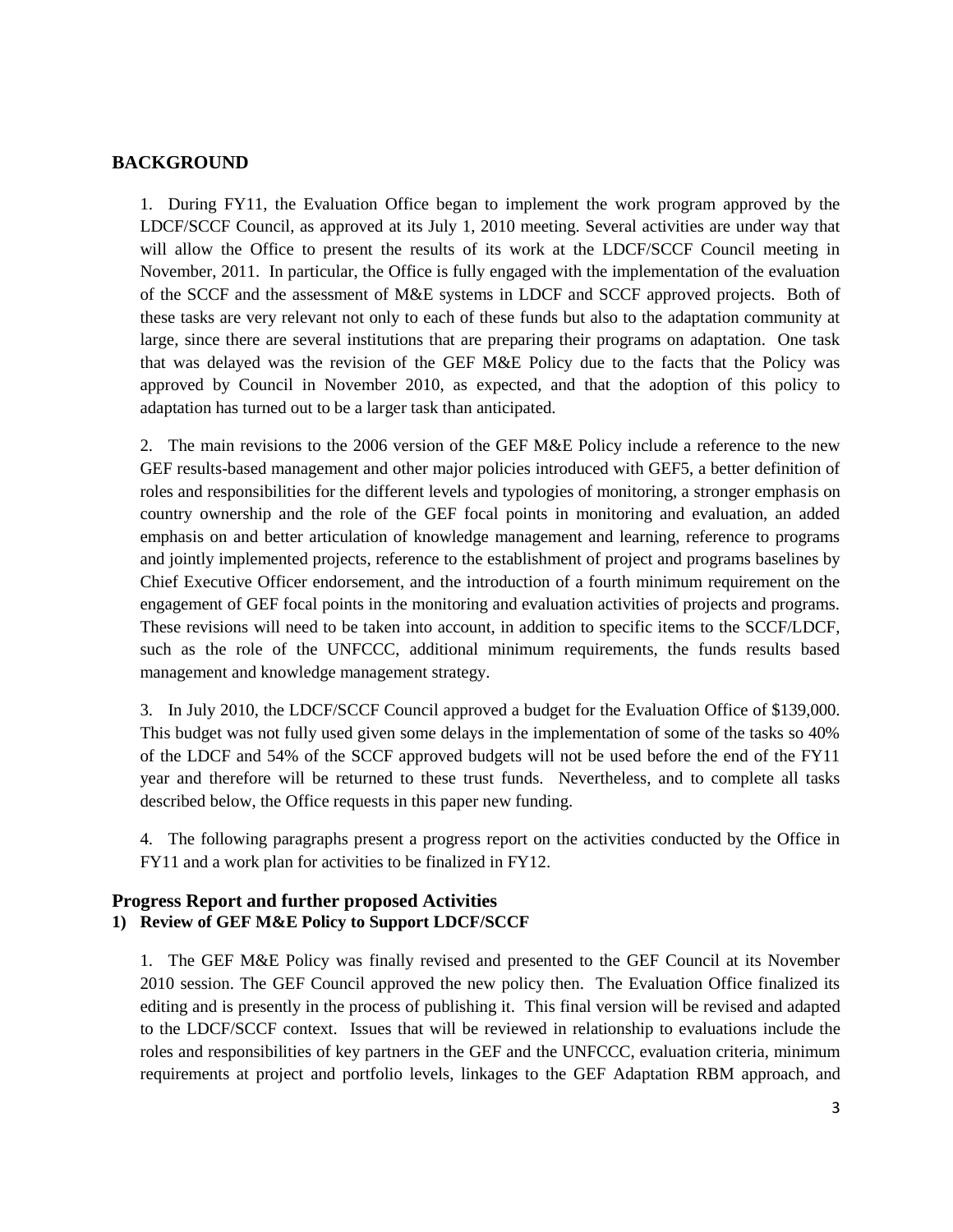guidelines on the different types of evaluations, including projects, process, and overall performance evaluation. The review will be conducted following consultations with all GEF partners and the UNFCCC Secretariat. We estimate that an additional \$3,250 will be required to the cost of a consultant to assist the Office in this review.

### **2) Guidelines for Terminal Evaluations**

2. Terminal evaluations are the responsibility of GEF Agencies and recipients of GEF grants. Following the GEF M&E Policy, the LDCF/SCCF M&E Policy will include a requirement that all full and medium sized projects will need to complete a final evaluation upon the completion of their implementation. The Evaluation Office will prepare guidelines to conduct these terminal evaluations including guidelines on the independence of evaluators, issues relevant to the funds, and a rating system for selected criteria (i.e., outcomes, risks to sustainability, M&E Systems). We estimate that an additional \$3,250 will be required to cover the cost of a consultant to assist the Office in preparing the guidelines.

#### **3) Process and Thematic Evaluations**

3. Two evaluations began in FY11 and will be delivered for the November 2011 Council meeting.

4. Evaluation of the SCCF supported activities. The Evaluation Office has began to implement this evaluation in FY11. As of the end of April 2011, TORs for the evaluation have been completed as well as the selection of consultants. A database of projects, including processing and financial indicators have been prepared as well as projects documents have been identified. From May until November 2011 the evaluation will continue implementation, including the following main tasks: developing a series of evaluation tools and protocols to gather information from project documents, stakeholder interviews, surveys, and field visits, and produce a literature review, indicator analysis, project reviews, and a comparative analysis to non-SCCF adaptation projects.

5. The purpose of the evaluation is to provide the LDCF/SCCF Council with evaluative evidence and lessons on the fund's complementary and catalytic effects; increase climate resilience in developing countries through immediate and long-term adaptation measures; and support to projects that are country-driven, cost-effective, and integrated into national sustainable development and poverty reduction strategies. Due to the early stage of many of the projects, the evaluation will focus on SCCF operations and strategies, and only where significant results can be found aggregate impacts across projects. The evaluation will be done in accordance with international best practices following four criteria: relevance, effectiveness, efficiency and results (including their sustainability). Some key questions will be: Are SCCF projects mainstreaming adaptation in local and national policies, poverty alleviation plans, and national communications or adaptation plans? Are SCCF projects relevant to improving resilience, reducing vulnerability, and increasing adaptive capacity? What has been the progress towards achieving the overall objectives of the SCCF? What is the efficiency of processes and procedures? What have been the achievements of the SCCF projects so far? What has been their sustainability? The evaluation report will be prepared and presented to the LDCF/SCCF Council meeting in November 2011. The funding requested is to cover the cost of consultants fees and travel to a selected number of projects and countries.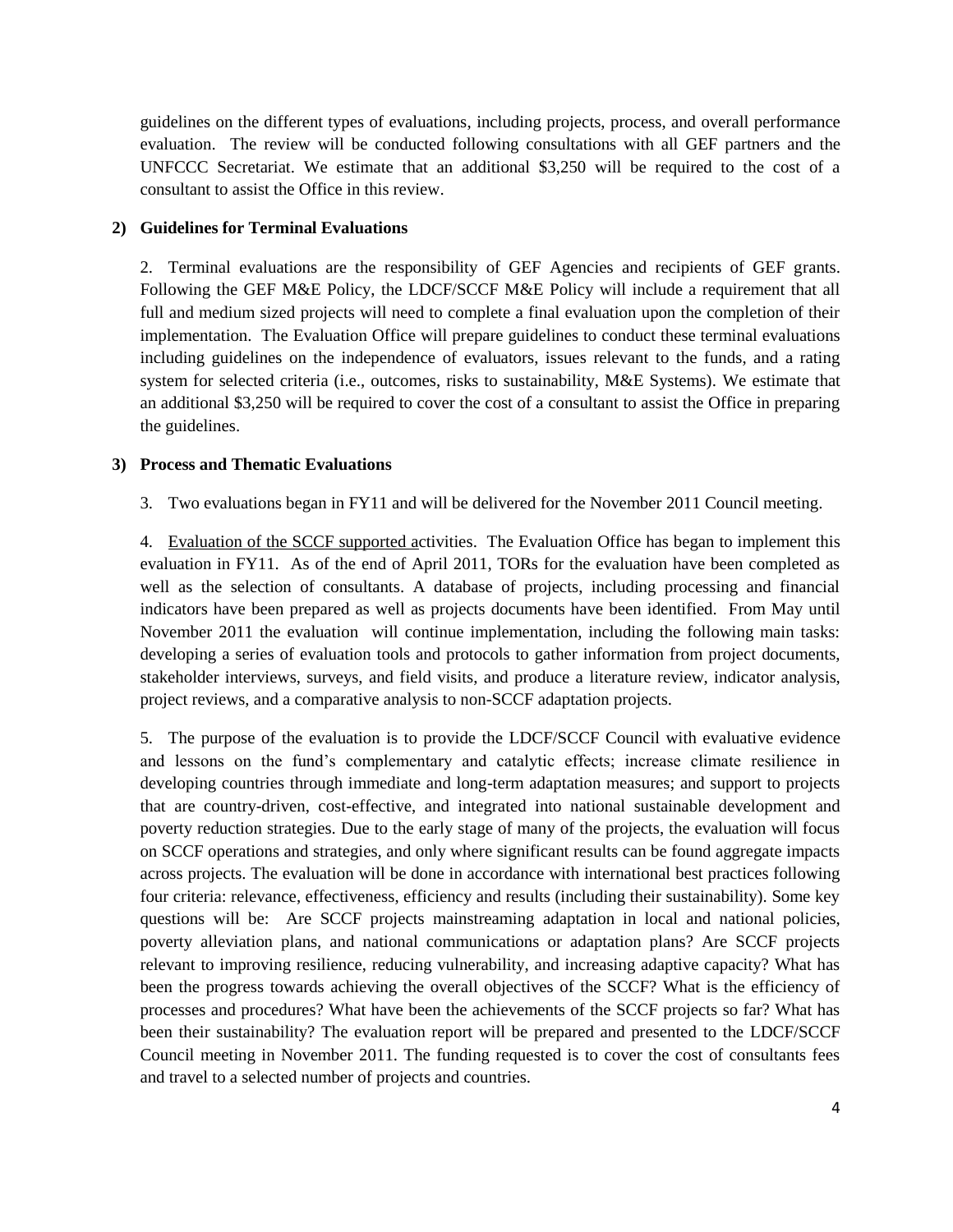6. Review of M&E Practices. In FY11 the GEFEO completed a database of adaptation projects including a database solely focusing on indicators and M&E systems from the SCCF projects. The team also started a review of M&E systems for adaptation overall, that will continue into FY12 and feed in to the overall assessment. The purpose of the review is to assess the effective use of the SCCF M&E policy and its measures for assessing success in adaptation activities. The consultants will review individual SCCF projects' M&E practices, including an initial review of the application of the AMAT. . Some key questions will be: Are the indicators used specific to adaptation? Are baselines accurate and effective as starting points? Are targets proposed in these projects relevant and achievable? Are indicators based on SMART criteria? What are the weaknesses and strength of the indicators? Are indicators duplicated in different projects? Did projects approved in recent years use the AMAT? How often are indicators reported and measured? The additional funding requested will cover the cost of consultant's fees.

#### **Proposed Budget**

7. The Evaluation Office requests the LDCF/SCCF Council approval of \$155,000 to cover the cost of the activities presented above. Within this funding we are also requesting \$25,000 to cover the cost of a senior and evaluation officers from the Office (4 weeks) to manage the activities and \$5,000 for contingencies. The following tables present the breakdown of the cost and the sources of funding.

| Summary GEF Evaluation Office Budget for FY11 (approved and actual) and FY12 (requested) |                      |                     |                    |  |  |  |
|------------------------------------------------------------------------------------------|----------------------|---------------------|--------------------|--|--|--|
| Source of                                                                                | <b>FY11 Approved</b> | <b>Estimated by</b> | <b>FY12 Budget</b> |  |  |  |
| funding                                                                                  | <b>Budget</b>        | end of FY11         | <b>Request</b>     |  |  |  |
| <b>LDCF</b>                                                                              | \$27,000             | \$16,500            | \$18,500           |  |  |  |
| <b>SCCF</b>                                                                              | \$112,000            | \$53,800            | \$136,500          |  |  |  |
| Total                                                                                    | \$139,000            | \$90,300            | \$155,000          |  |  |  |

| <b>Evaluation Activity</b>           | Cost             | <b>FY11</b>   | <b>Estimated</b> | <b>FY12</b>    |  |
|--------------------------------------|------------------|---------------|------------------|----------------|--|
|                                      |                  | Approved      | by end of        | <b>Budget</b>  |  |
|                                      |                  | <b>Budget</b> | <b>FY11</b>      | <b>Request</b> |  |
| 1) Review of GEF M&E Policy          | Consultants      | \$4,000       | 0                | \$1,625        |  |
| 2) Guidelines for Terminal           | Consultants      | \$4,000       | $\theta$         | \$1,625        |  |
| Evaluations                          |                  |               |                  |                |  |
| 3) Process and Thematic evaluations: |                  |               |                  |                |  |
| $(i)$ Practices on M&E               | Consultants      | \$7,000       | \$6,500          | \$3,250        |  |
| <b>EO Staff Cost</b>                 | 2 weeks of staff | \$10,000      | \$10,500         | \$10,000       |  |
| Contingencies                        |                  | \$2,000       | $\Omega$         | \$2,000        |  |
| Total                                |                  | \$27,000      | \$16,500         | \$18,500       |  |

#### **Budget request from LDCF - breakdown**

#### **Budget request from SCCF - breakdown**

| <b>Evaluation Activity</b>           | Cost        | <b>FY11</b>   | <b>Estimated</b> | <b>FY12</b>    |
|--------------------------------------|-------------|---------------|------------------|----------------|
|                                      |             | Approved      | by end of        | <b>Budget</b>  |
|                                      |             | <b>Budget</b> | <b>FY11</b>      | <b>Request</b> |
| 1) Review of GEF M&E Policy          | Consultants | \$4,000       | 0                | \$1,625        |
| 2) Guidelines for Terminal           | Consultants | \$4,000       | 0                | \$1,625        |
| Evaluations                          |             |               |                  |                |
| 3) Process and Thematic evaluations: |             |               |                  |                |